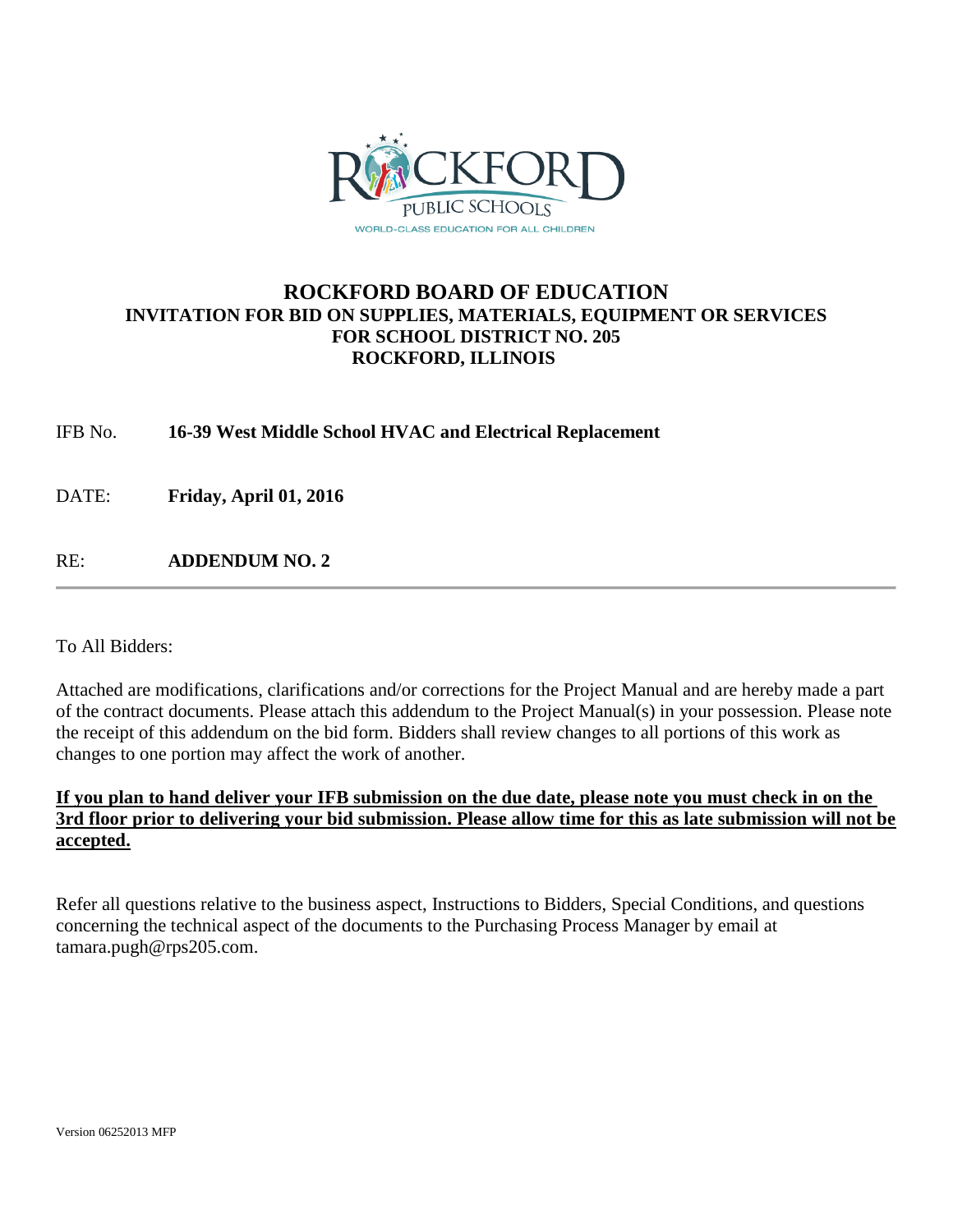## **LARSON & DARBY GROUP**

# ARCHITECTS-ENGINEERS-PLANNERS

4949 Harrison Avenue, Suite 100 815/484-0739

P. O. Box 5207, Rockford, IL 61125-0207 FAX 815,229,9867

- TO: **ALL BIDDERS**
- RE: ADDENDUM #2

Changes to Bidding Documents Dated February 29, 2016

- PROJECT: WEST MIDDLE SCHOOL HVAC AND ELECTRICAL RENOVATIONS ROCKFORD PUBLIC SCHOOLS 205 ROCKFORD, ILLINOIS
- PROJECT NO.: 25107
- DATE: March 29, 2016

Please attach this Addendum to the Project Manual and Drawings for the referenced project. Take the changes to the Project Manual and Drawings into consideration in preparing your Bid.

Bidders shall make note in writing on Bid Form that this Addendum has been taken into consideration. Failure to do so may be sufficient cause to reject the Bid.

**LARSON & DARBY GROUP** 

U. Nelson (JWO) Stephen M. Nelson

This Addendum consists of 1 page, plus materials itemized herein.

#### I. ADDITIONS OR CHANGES TO THE PROJECT MANUAL

SPECIFICATIONS SECTION 23 09 00 - INSTRUMENTATION AND CONTROL FORE HVAC А. ADD JCI to the list of approved manufacturers in paragraph 2.2.A.

SPECIFICATIONS SECTION 23 52 39 - FIRE TUBE BOILERS REPLACE section in its entirety with new attached section 23 52 39R.  $A_{1}$ 

#### II. ADDITIONS OR CHANGES TO THE DRAWINGS

Attached Sheet M1.1 is reissued. Α.

END OF ADDENDUM #2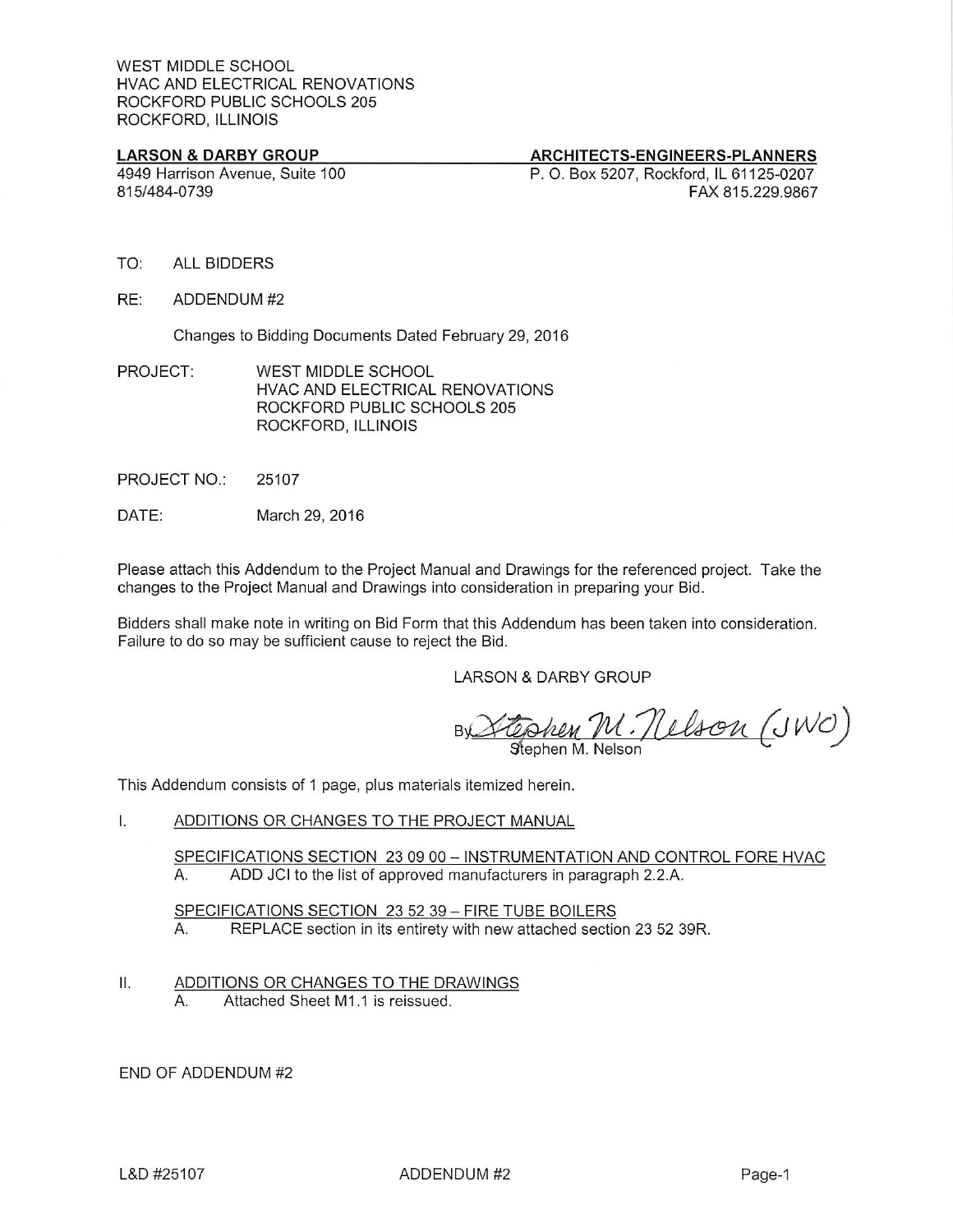SECTION 235239 - FIRE-TUBE BOILERS

# PART 1 - GENERAL

#### 1.1 RELATED DOCUMENTS

A. Drawings and general provisions of the Contract, including General and Supplementary Conditions and Division 01 Specification Sections, apply to this Section.

#### 1.2 SUMMARY

- A. Section includes packaged, factory-fabricated and -assembled boilers, trim, and accessories for generating steam] with the following configurations and burners:
	- 1. Horizontal, Scotch Marine fire-tube boiler.
	- 2. Gas burner.

#### 1.3 ACTION SUBMITTALS

A. Product Data: Include performance data, operating characteristics, furnished specialties, and accessories.

# 1.4 INFORMATIONAL SUBMITTALS

- A. Warranty: Special warranty specified in this Section.
- B. Other Informational Submittals:
	- 1. ASME Stamp Certification and Report: Submit "A," "S," or "PP" stamp certificate of authorization, as required by authorities having jurisdiction, and document hydrostatic testing of piping external to boiler.
	- 2. Startup service reports provided by the boiler manufacturer or manufacturer's Authorized Service Representative.

#### 1.5 CLOSEOUT SUBMITTALS

A. Operation and Maintenance Data: For boilers, components, and accessories to include in emergency, operation, and maintenance manuals.

#### 1.6 QUALITY ASSURANCE

A. Electrical Components, Devices, and Accessories: Listed and labeled as defined in NFPA 70, Article 100, by a testing agency acceptable to authorities having jurisdiction, and marked for intended use.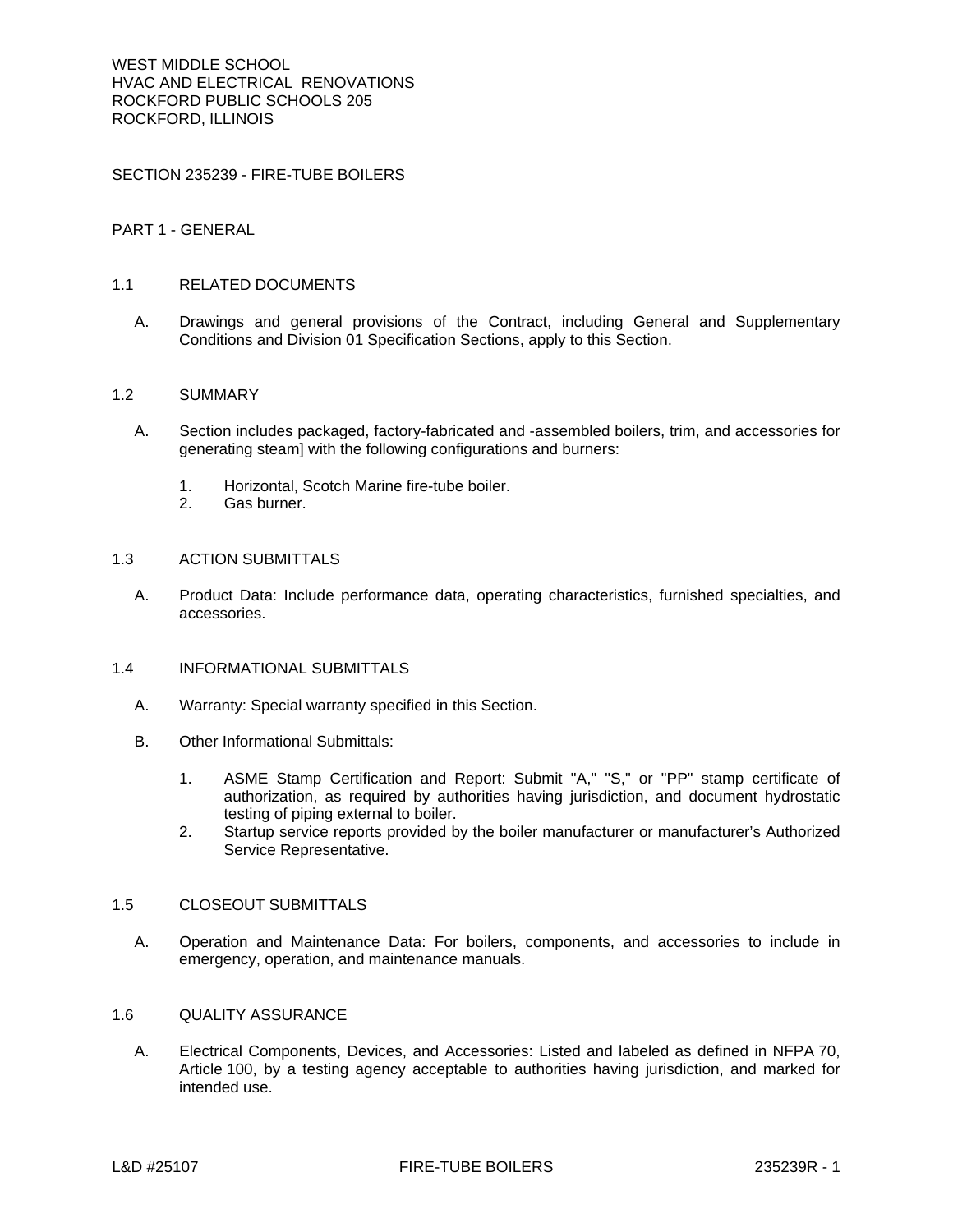- B. ASME Compliance: Fabricate and label boilers to comply with ASME Boiler and Pressure Vessel Code.
- C. ASHRAE/IESNA 90.1 Compliance: Boilers shall have minimum efficiency according to "Gas and Oil Fired Boilers - Minimum Efficiency Requirements."
- D. UL Compliance: Test Boilers for compliance with UL 795, "Commercial-Industrial Gas Heating Equipment." Boilers shall be listed and labeled by a testing agency acceptable to authorities having jurisdiction.

#### 1.7 COORDINATION

A. Coordinate size and location of concrete bases. Cast anchor-bolt inserts into bases. Concrete, reinforcement, and formwork requirements are specified with concrete.

### 1.8 WARRANTY

- A. Special Warranty: Manufacturer's standard form in which manufacturer agrees to repair or replace front- and rear-door refractories and heat exchangers of boilers that fail in materials or workmanship within specified warranty period.
	- 1. Horizontal, Fire-Tube: Refractory in front and rear doors, 10 years from date of startup by factory-authorized personnel.

# PART 2 - PRODUCTS

# 2.1 HORIZONTAL, FIRE-TUBE BOILERS

- A. Manufacturers: Subject to compliance with requirements, provide products by one of the following:
	- 1. AESYS Technologies, LLC.
	- 2. Burnham Commercial-Model 4S.
	- 3. Cleaver-Brooks-Model CB.
	- 4. Lattner Boiler Manufacturing.
	- 5. Sellers Engineering Co.
	- 6. Superior Boiler Works, Inc.
- B. Description: Factory-fabricated, -assembled, and -tested, horizontal, Scotch Marine fire-tube boilers with heat exchanger sealed pressure tight, built on a steel base; including insulated jacket, flue-gas vent, steam discharge and water return connections, and controls.
- C. Pressure Vessel Design: Straight, steel tubes welded into steel headers. Multi-Pass Wetback or Dryback boiler design built and certified to ASME Section IV, heating boilers. Minimum heatexchanger surface of 5 sq. ft./bhp. Include the following accessories:
	- 1. Handhole and Manhole openings for water-side inspections as required by ASME.
	- 2. Lifting lugs on top of boiler.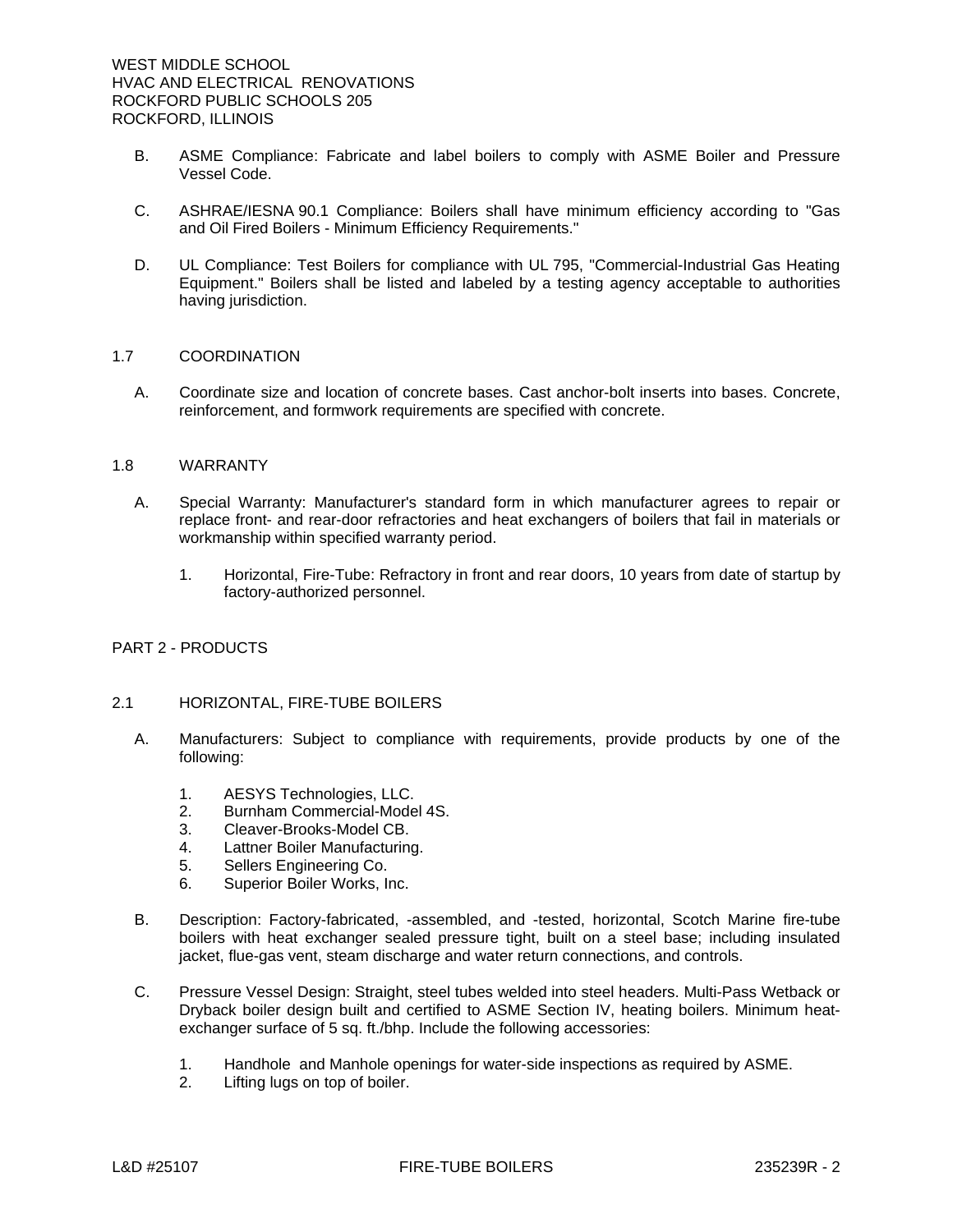- 3. Minimum of (1), 1.5 NPS Bottom Blowdown Connection located at shell low point for draining boiler.
- 4. Accessible drain and blowdown tappings, piped for both high and low, for surface and mud removal.
- 5. Tappings for steam supply, makeup, level controls, and chemical treatment.
- D. Front and Rear Doors:
	- 1. Hinged or Davited, sealed with heat-resistant gaskets and fastened with lugs and cap screws.
	- 2. Designed so tube sheets and flues are fully accessible for inspection or cleaning when doors are open.
	- 3. Include observation ports in doors at both ends of boiler for inspection of flame conditions.
	- 4. Door refractory and insulation shall be accessible for inspection and maintenance.
- E. Casing:
	- 1. Insulation: Minimum 2-inch- thick, mineral-fiber insulation surrounding the boiler shell.
	- 2. Flue Connection: Flange at top of boiler.
	- 3. Jacket: Sheet metal, with screw-fastened closures and baked-enamel protective finish.
	- 4. Mounting base to secure boiler to concrete base.
	- 5. Control Compartment Enclosure: NEMA 250, Type 1.

# 2.2 FORCED-DRAFT GAS BURNERS

- A. Burner: Welded construction with multivane, stainless-steel, flame-retention diffuser for natural gas. Mount burner on hinged access door to permit access to combustion chamber.
- B. Blower: Forward-curved centrifugal fan integral to burner, directly driven by motor; with adjustable, dual-blade damper assembly and locking quadrant to set air-fuel ratio.
	- 1. Motors: Comply with requirements specified in Section 230513 "Common Motor Requirements for HVAC Equipment."
		- a. Motor Sizes: Minimum size as indicated. If not indicated, large enough so driven load will not require motor to operate in service factor range above 1.0.
- C. Gas Train: Control devices and modulating control sequence shall comply with requirements in UL, FM, GE-GAP and CSD-1
- D. Pilot: Intermittent-electric-spark pilot ignition with 100 percent main-valve and dual pilot-safety shutoff valves with electronic supervision of burner flame.
- E. Provide Burner with linkage-less servo-motor operated controls capable of integration and communication with BMS System. Provide any required interface cards or buses for integration and communication for DDC Start/Stop, status (Flame Supervision), Lead/Lag Status and Modulation.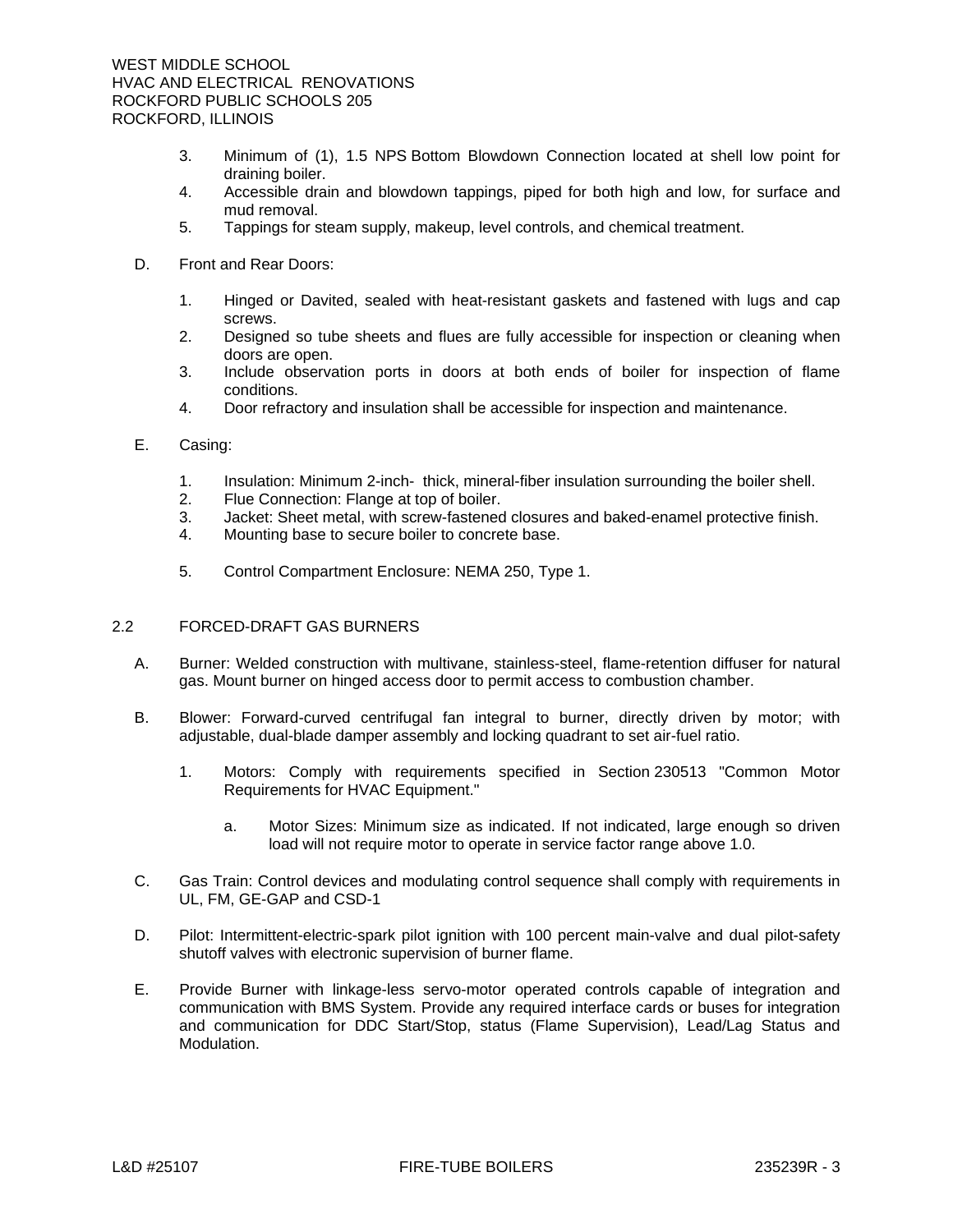- 2.3 TRIM
	- A. Include devices sized to comply with ANSI B31.9, "Building Services Piping."
	- B. Pressure Controllers: Operating, firing rate, and high limit.
	- C. Safety Relief Valve:
		- 1. Size and Capacity: As required for equipment according to ASME Boiler and Pressure Vessel Code.
		- 2. Description: Fully enclosed steel spring with adjustable pressure range and positive shutoff; factory set and sealed.
			- a. Drip-Pan Elbow: Cast iron and having threaded inlet and outlet with threads complying with ASME B1.20.1.
	- D. Pressure Gage: Minimum 6-inch diameter. Gage shall have normal operating pressure about 50 percent of full range.
	- E. Water Column: Minimum 12-inch glass gage with shutoff cocks.
	- F. Blowdown Valves: Factory-installed bottom and surface, slow-acting blowdown valves same size as boiler blowdown nozzle.
	- G. Stop Valves: Boiler inlets and outlets, except safety relief valves or preheater inlet and outlet, shall be equipped with stop valve in an accessible location as near as practical to boiler nozzle and same size or larger than nozzle. Valves larger than NPS 2 shall have rising stem.

#### 2.4 CONTROLS

- A. Boiler operating controls and control panel shall include the following devices and features:
	- 1. Control transformer.
	- 2. Set-Point Adjust: Set points shall be adjustable.
	- 3. Operating Pressure Control: Factory wired and mounted to cycle burner.
	- 4. Low-Water Cutoff and Pump Control: Cycle feedwater pump(s) for makeup water control.
	- 5. Sequence of Operation: Electric, factory-fabricated and field-installed PID control panel to control burner firing rate to maintain a constant steam pressure. Maintain pressure set point plus or minus 10 percent.
		- a. Include automatic, alternating-firing sequence for multiple boilers to ensure maximum system efficiency throughout the load range and to provide equal runtime for boilers.
- B. Burner Operating Controls: To maintain safe operating conditions, burner safety controls limit burner operation.
	- 1. High Cutoff: Manual reset stops burner if operating conditions rise above maximum boiler design pressure.
	- 2. Low-Water Cutoff Switch: Float and electronic probe shall prevent burner operation on low water. Cutoff switch shall be manual-reset type.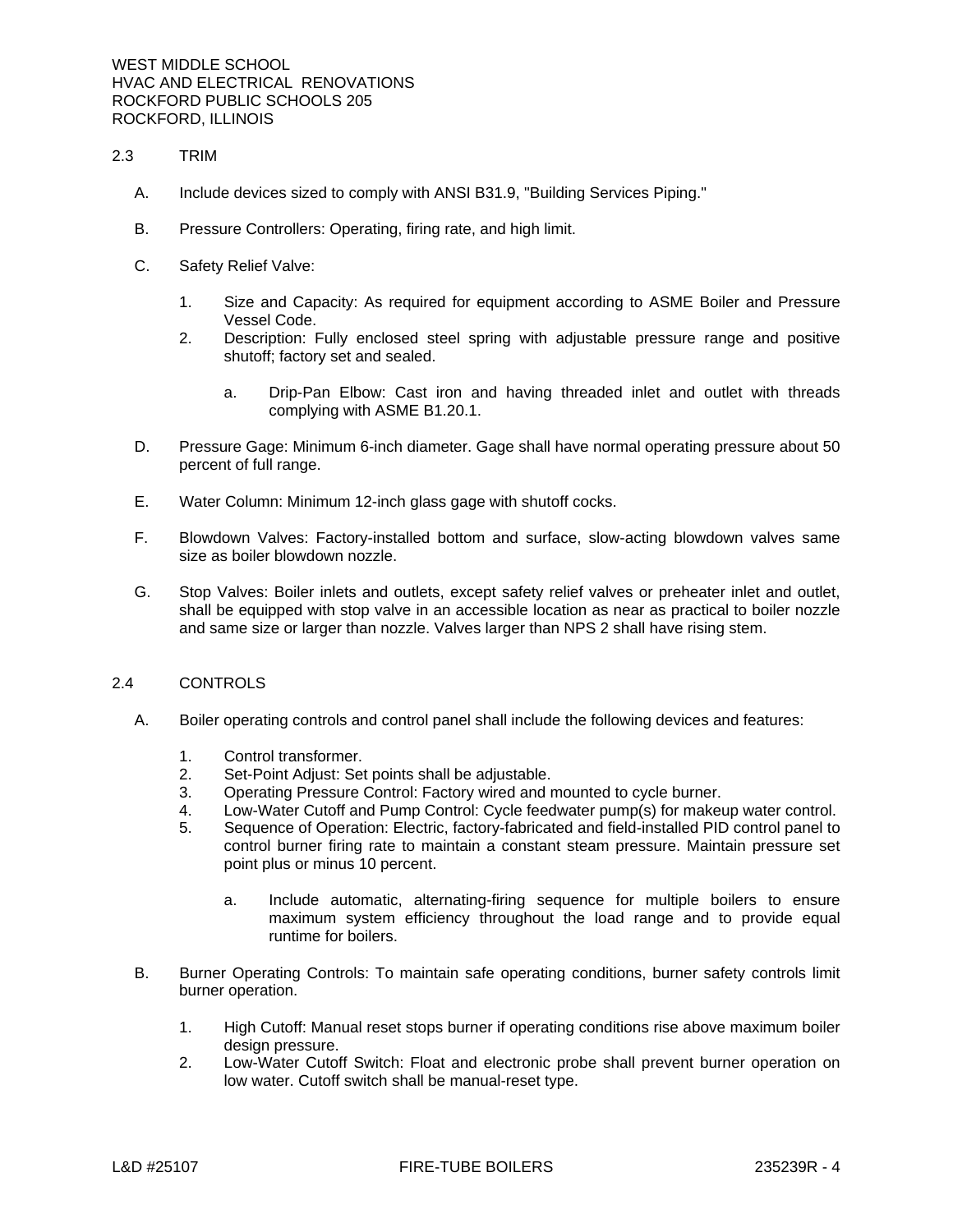- 3. Audible Alarm: Factory mounted on control panel with silence switch; shall sound alarm for above conditions.
- C. Boiler plant master control panel: In addition to the boiler's individual control panels described above, the master control panel shall allow for central control for all boilers, enables remote monitoring, and modulate boilers in lead-lag or unison modulation. The panel shall have 10" color touch-screen human machine interface.
- D. Building Automation System Interface: Factory-install hardware and software to enable building automation system to monitor, control, and display boiler status and alarms.
	- 1. A communication interface with building automation system shall enable building automation system operator to remotely control and monitor the boiler from an operator workstation. Control features available, and monitoring points displayed, locally at boiler control panel shall be available through building automation system.

# 2.5 ELECTRICAL POWER

- A. Controllers, Electrical Devices, and Wiring: Electrical devices and connections are specified in electrical Sections.
- B. Single-Point Field Power Connection: Factory-installed and -wired switches, motor controllers, transformers, and other electrical devices necessary shall provide a single-point field power connection to boiler.
	- 1. House in NEMA 250, Type 1 enclosure.
	- 2. Wiring shall be numbered and color-coded to match wiring diagram.
	- 3. Install wiring outside of an enclosure in a metal raceway.
	- 4. Field power interface shall be to nonfused disconnect switch.
	- 5. Provide branch power circuit to each motor and to controls with a disconnect switch or circuit breaker.
	- 6. Provide each motor with overcurrent protection.

#### 2.6 SOURCE QUALITY CONTROL

- A. Test and inspect factory-assembled boilers, before shipping, according to ASME Boiler and Pressure Vessel Code.
- B. Burner and Hydrostatic Test: Factory adjust burner to eliminate excess oxygen, carbon dioxide, oxides of nitrogen emissions, and carbon monoxide in flue gas and to achieve combustion efficiency; perform hydrostatic test.
- C. Allow Owner access to source quality-control testing of boilers. Notify Architect 14 days in advance of testing.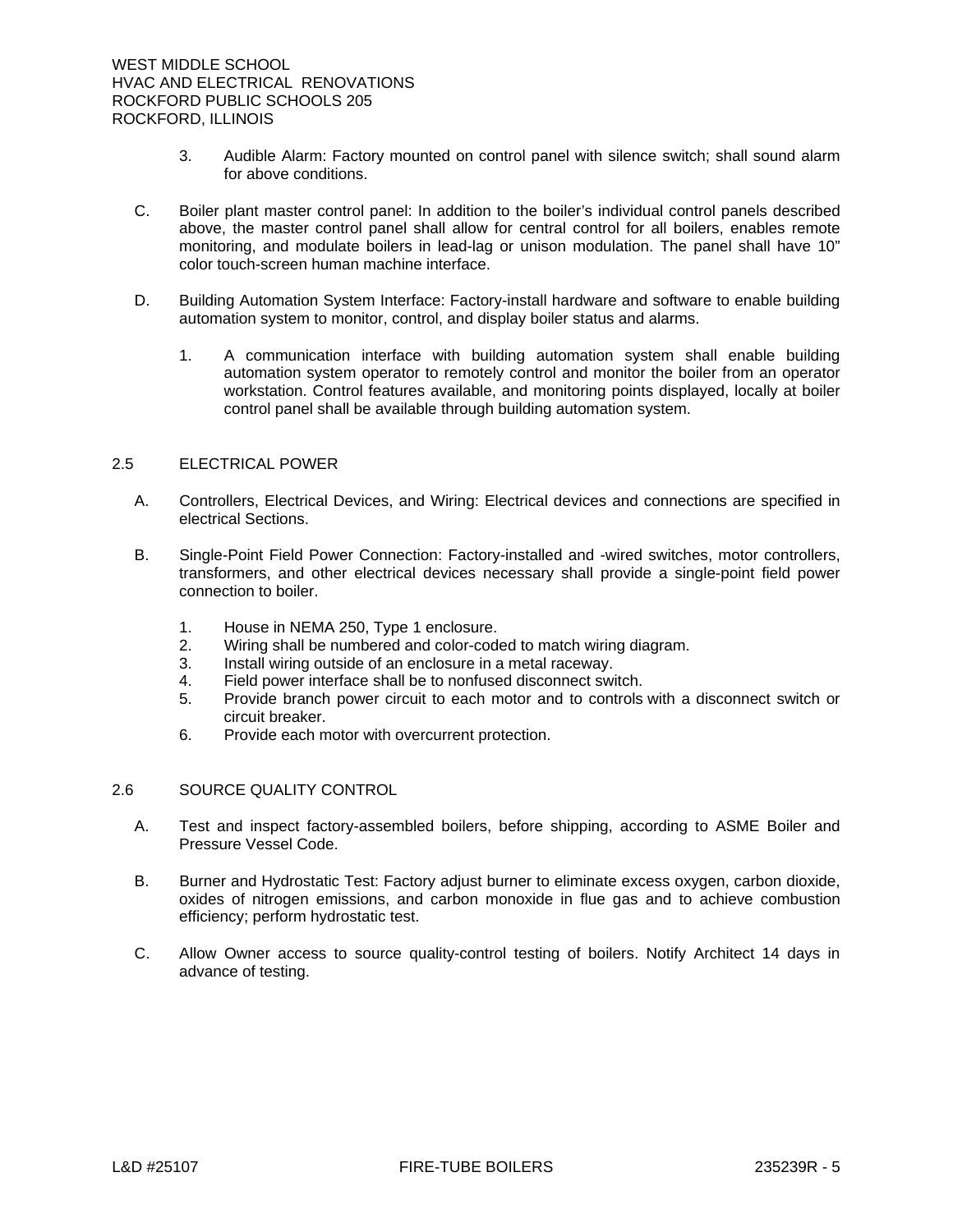#### PART 3 - EXECUTION

#### 3.1 EXAMINATION

- A. Before boiler installation, examine roughing-in for concrete equipment bases, anchor-bolt sizes and locations, and piping and electrical connections to verify actual locations, sizes, and other conditions affecting boiler performance, maintenance, and operations.
	- 1. Final boiler locations indicated on Drawings are approximate. Determine exact locations before roughing-in for piping and electrical connections.
- B. Examine mechanical spaces for suitable conditions where boilers will be installed.
- C. Proceed with installation only after unsatisfactory conditions have been corrected.

#### 3.2 BOILER INSTALLATION

- A. Equipment Mounting:
	- 1. Install boilers on cast-in-place concrete equipment base(s). Comply with requirements for equipment bases and foundations specified in Section 033000 "Cast-in-Place Concrete."
	- 2. Comply with requirements for vibration isolation devices specified in Section 230548.13 "Vibration Controls for HVAC."
- B. Install gas-fired boilers according to NFPA 54.
- C. Assemble and install boiler trim.
- D. Install electrical devices furnished with boiler but not specified to be factory mounted.
- E. Install control wiring to field-mounted electrical devices.

# 3.3 CONNECTIONS

- A. Piping installation requirements are specified in other Sections. Drawings indicate general arrangement of piping, fittings, and specialties.
- B. Install piping adjacent to boiler to allow service and maintenance.
- C. Connect gas piping to boiler gas-train inlet with union. Piping shall be at least full size of gas train connection. Provide a reducer if required.
- D. Connect steam and condensate piping to supply-, return-, and blowdown-boiler tappings with shutoff valve and union or flange at each connection.
- E. Install piping from safety relief valves to nearest floor drain.
- F. Install piping from safety valves to drip-pan elbow and to nearest floor drain.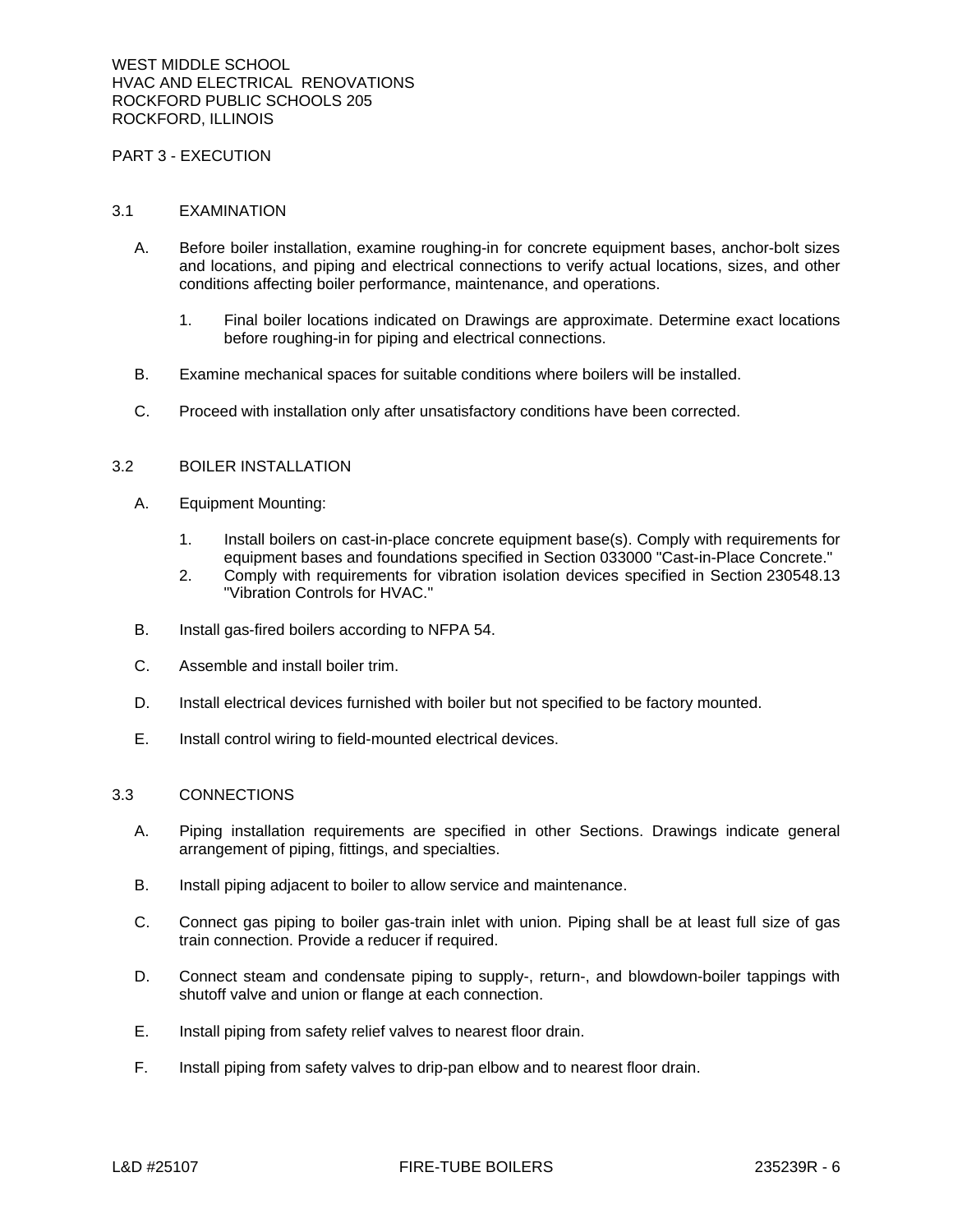- G. Install piping from equipment drain connection to nearest floor drain. Piping shall be at least full size of connection. Provide an isolation valve if required.
- H. Connect breeching full size to boiler outlet. Comply with requirements in Section 235100 "Breechings, Chimneys, and Stacks" for venting materials.
- I. Install flue-gas recirculation duct from vent to burner. Comply with requirements in Section 235100 "Breechings, Chimneys, and Stacks" for recirculation duct materials.
- J. Ground equipment according to Section 260526 "Grounding and Bonding for Electrical Systems."
- K. Connect wiring according to Section 260519 "Low-Voltage Electrical Power Conductors and Cables."

## 3.4 FIELD QUALITY CONTROL

- A. Manufacturer's Field Service: Engage a factory-authorized service representative to test and inspect components, assemblies, and equipment installations, including connections.
- B. The factory-authorized service representative shall perform the following tests and inspections with the assistance of a factory-authorized service representative:
	- 1. Perform installation and startup checks according to manufacturer's written instructions.
	- 2. Leak Test: Hydrostatic test. Repair leaks and retest until no leaks exist.
	- 3. Operational Test: Start units to confirm proper motor rotation and unit operation. Adjust air-fuel ratio and combustion.
	- 4. Test and adjust controls and safeties. Replace damaged and malfunctioning controls and equipment.
		- a. Burner Test: Adjust burner to eliminate excess oxygen, carbon dioxide, oxides of nitrogen emissions, and carbon monoxide in flue gas and to achieve combustion efficiency.
		- b. Check and adjust initial operating set points and high- and low-limit safety set points of fuel supply, water level, and steam pressure.
		- c. Set field-adjustable switches and circuit-breaker trip ranges as indicated.
- C. Remove and replace malfunctioning units and retest as specified above.
- D. Prepare test and inspection reports.
- E. Occupancy Adjustments: When requested within 12 months of date of Substantial Completion, provide on-site assistance in adjusting system to suit actual occupied conditions. Provide up to two visits to Project during other than normal occupancy hours for this purpose.

# 3.5 DEMONSTRATION

A. Engage a factory-authorized service representative to train Owner's maintenance personnel to adjust, operate, and maintain boilers. Video training sessions. Refer to Section 017900 "Demonstration and Training."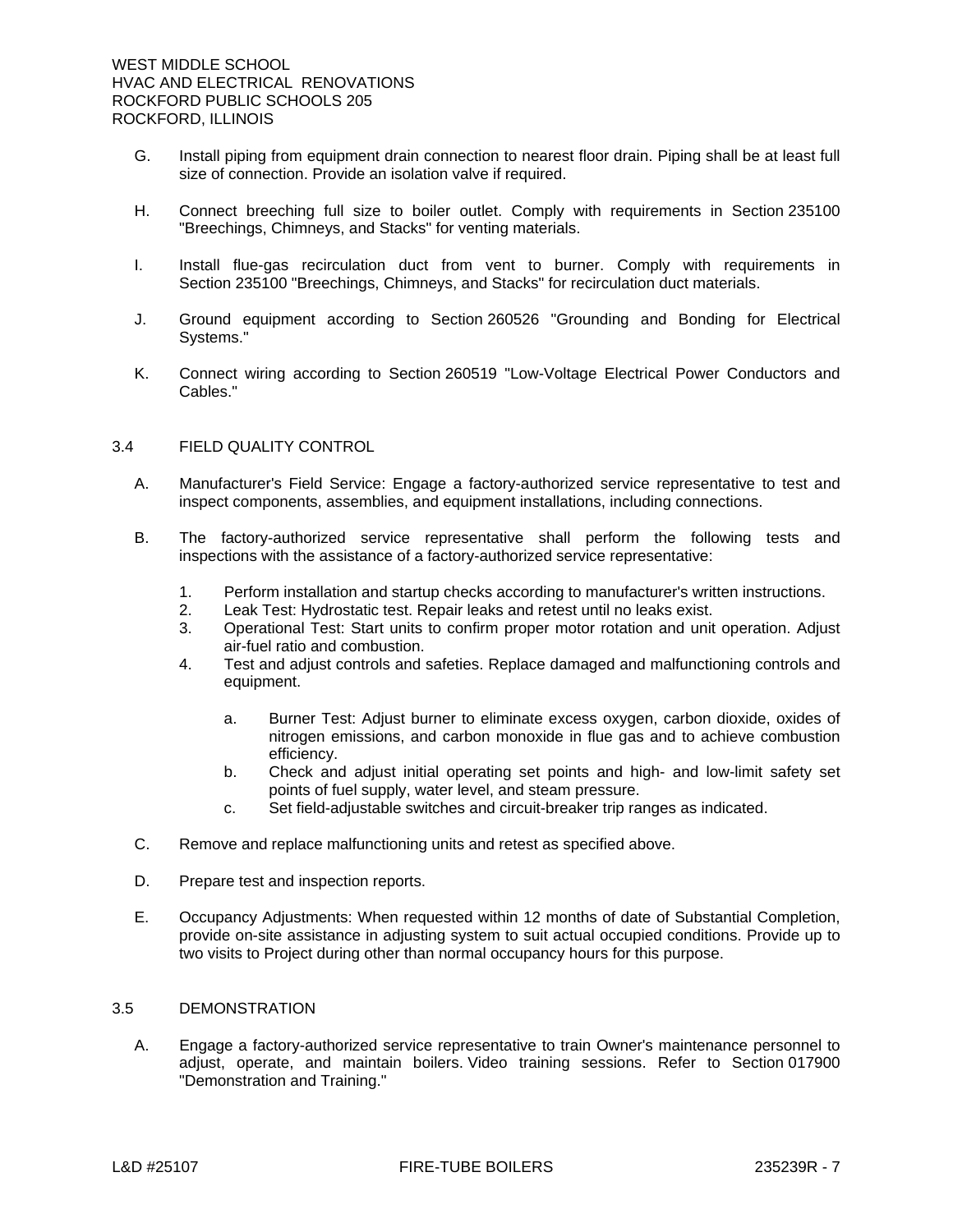WEST MIDDLE SCHOOL HVAC AND ELECTRICAL RENOVATIONS ROCKFORD PUBLIC SCHOOLS 205 ROCKFORD, ILLINOIS

END OF SECTION 235239R